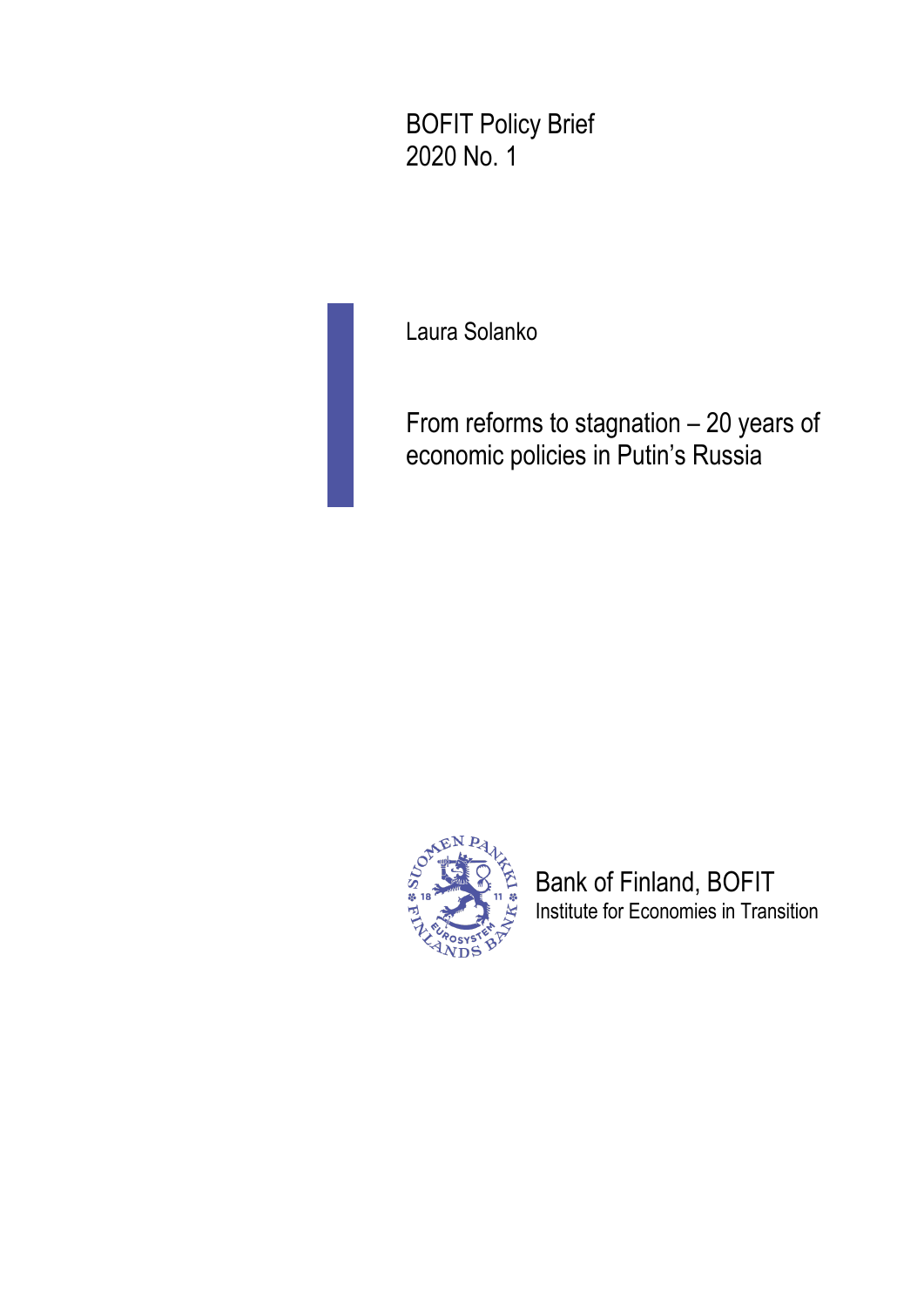BOFIT Policy Brief Editor-in-Chief Juuso Kaaresvirta

BOFIT Policy Brief 1/2020 9 January 2020

Laura Solanko: From reforms to stagnation – 20 years of economic policies in Putin's Russia

ISSN 2342-205X (online)

Bank of Finland BOFIT – Institute for Economies in Transition

PO Box 160 FIN-00101 Helsinki

Phone: +358 9 183 2268

Email: bofit@bof.fi Website: www.bofit.fi/en

The opinions expressed in this paper are those of the authors and do not necessarily reflect the views of the Bank of Finland.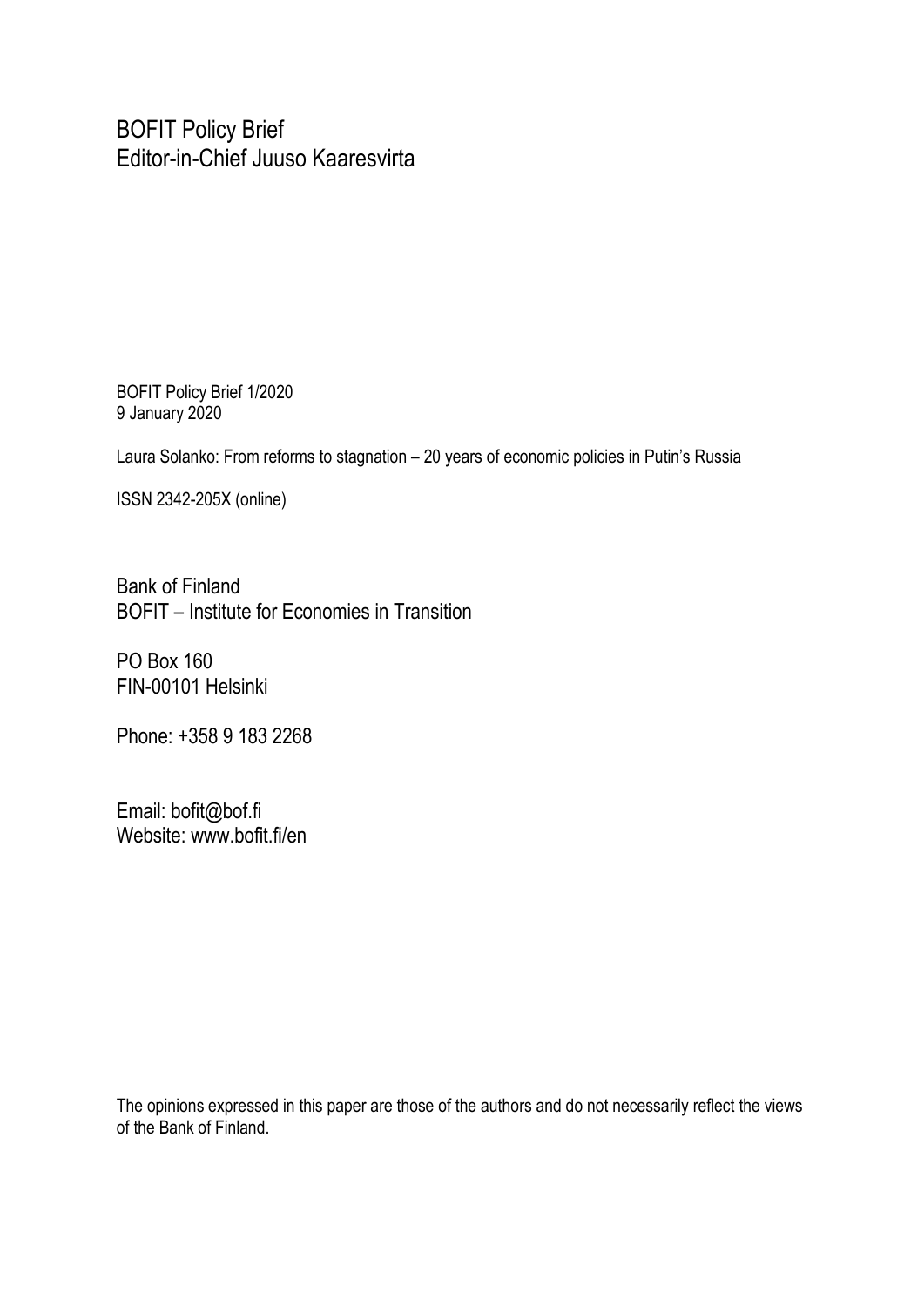## **Contents**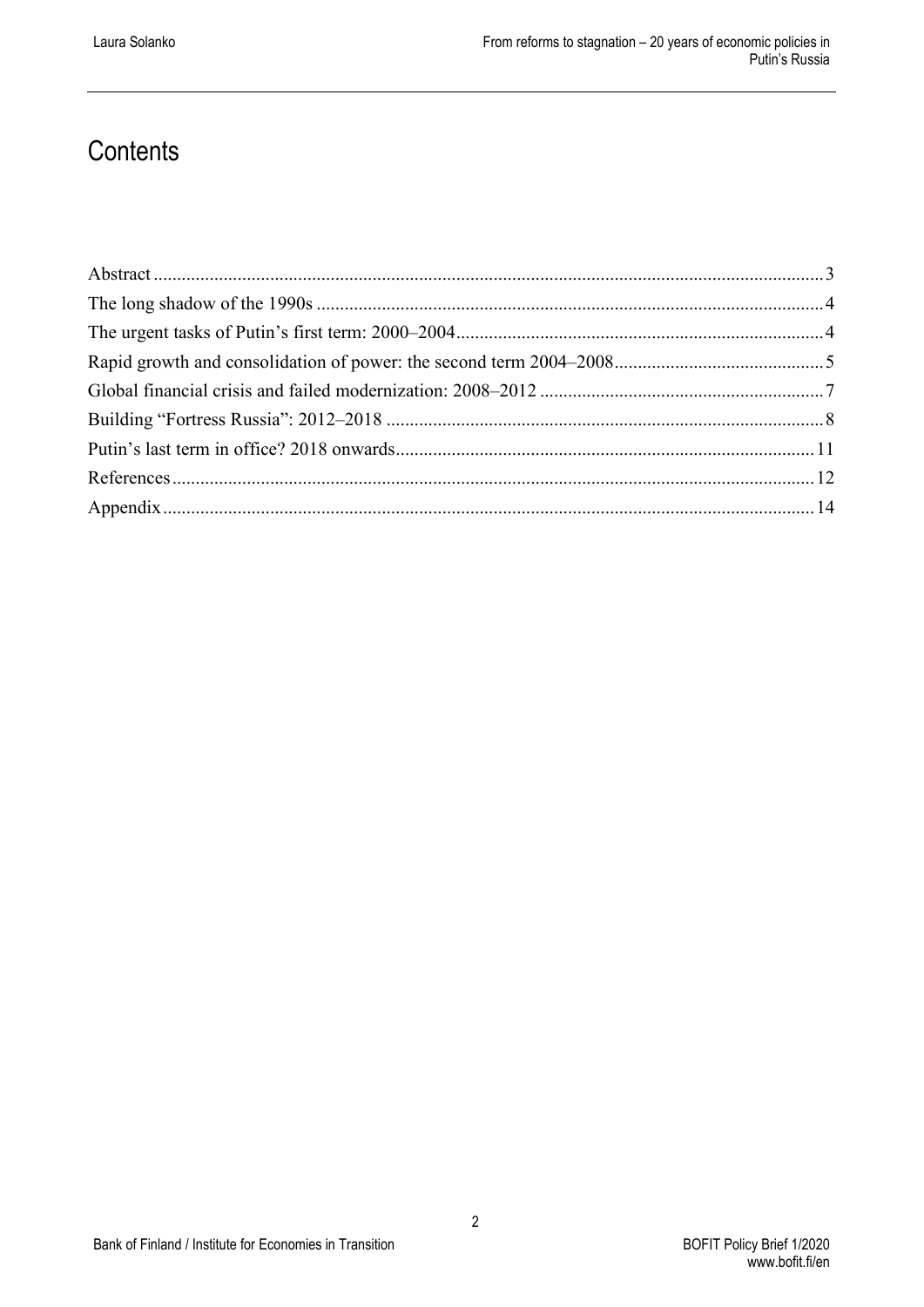Laura Solanko

# From reforms to stagnation – 20 years of economic policies in Putin's Russia

## <span id="page-3-0"></span>Abstract

This paper gives a concise overview of the economic difficulties and policy responses in Putin's Russia from the late 1990s to present. The discussion concludes with thoughts on future challenges facing Russia.

Keywords: Russia, economic policy, fiscal policy, monetary policy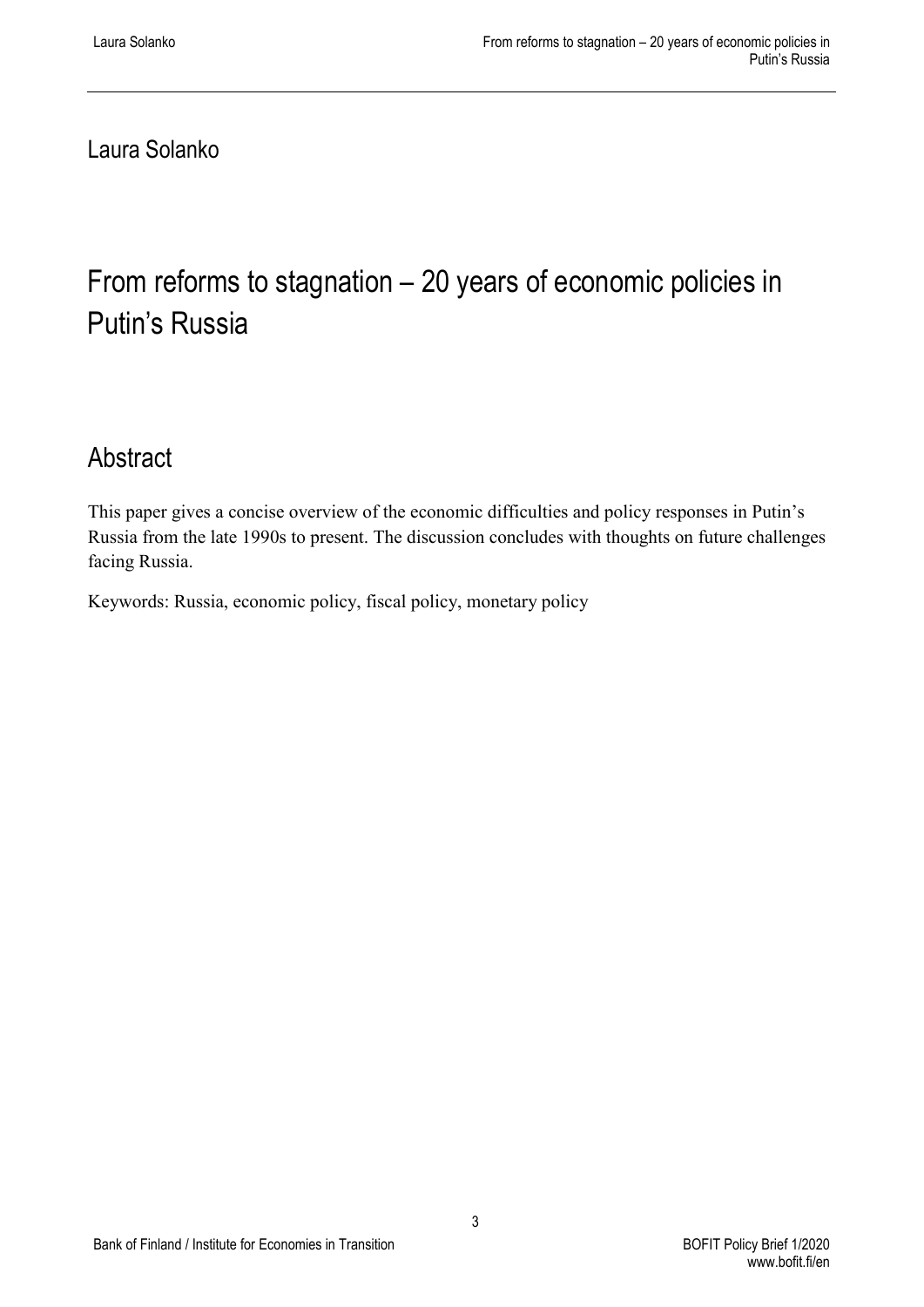## <span id="page-4-0"></span>The long shadow of the 1990s

The early post-Soviet transition period was devastating for the Russian economy. Official statistics show that the economy may have contracted by up to 50 percent in terms of industrial output and 40 percent of agricultural production during the 1990s. Russia experienced spikes in unemployment, labour unrest and mass poverty. Although Russia was able to borrow from the International Monetary Fund and other international financial institutions, the Russian government ran up enormous budget deficits financed largely through the issue of short-term ruble-denominated government debt (GKOs). The size of the financial need, combined with political and economic uncertainty, meant that GKOs could only be sold very high yields that ultimately reached 100 percent annually. The debt spiral was clearly unsustainable (Korhonen, 1998). The litany of economic troubles culminated in the ruble crisis of August 1998, when the state had to announce a partial default on its debt, and the ruble collapsed. Consequently the fragile growth achieved in 1997 turned into steep, but relatively short, recession in 1998.

The 1998 crisis marked an end of the first decade of Russia's economic transformation. The new and stronger consensus on economic policy that emerged was introduced by the leftist Primakov-Masliukov government in 1998–1999 at the end of the Yeltsin era. This new consensus defined the economic policies of the early Putin period and continues to shape economic policy decisions even today. The core of the economic consensus consisted of conservative fiscal policy, a stable nominal exchange rate and an end to foreign borrowing by the sovereign. None of these policy goals were achieved in the 1990s.

#### <span id="page-4-1"></span>The urgent tasks of Putin's first term: 2000–2004

The new regime and the new president in 2000 faced three urgent tasks.**[1](#page-4-2)** The first was balancing the state budget. Continued accumulation of debt was not only potentially destabilizing, but also in conflict with the goal of attaining economic sovereignty. Russia had to eliminate the need to finance its debt from external lenders, and the only way to do this over the short term was to reduce public expenditure – specifically, the complex and non-transparent web of subsidies that had emerged during the sometimes chaotic economic liberalization in the 1990s at the federal, regional, and local levels. In the short term, there was little alternative to this fiscal shock, as a return to monetizing deficits was excluded by the bitter experiences of the 1998 crisis. In three years from 1998 to 2000 public expenditure relative to GDP decreased from 18 % to 14 %, but the budget gradually returned to balance. There was still a fiscal deficit of 1 percent of GDP in 1999, but thereafter improved tax collection and increasing oil prices kept the federal budget in surplus until the effects of the financial crisis of 2008 kicked in. [2](#page-4-3)

The second task was to fix the tax system and re-monetize public finances. The state had fought a losing battle for more effective company taxation in the 1990s, and the true state of company finances was often hidden in opaque non-monetary exchanges and webs of implicit subsidies, especially at the regional level. The state routinely accepted non-monetary clearing of tax obligations. For example, a construction company could have its tax arrears offset by contributing to a public construction project. The prices used in calculating the offset remained unclear. All this changed rapidly during the first half of the decade. The share of barter declined from a peak above 50 % in

<span id="page-4-2"></span><sup>&</sup>lt;sup>1</sup> This section draws heavily on Solanko and Sutela (2019).

<span id="page-4-3"></span><sup>2</sup> See Table 1 at appendix for Russia's key macroeconomic statistics in 2000–2018.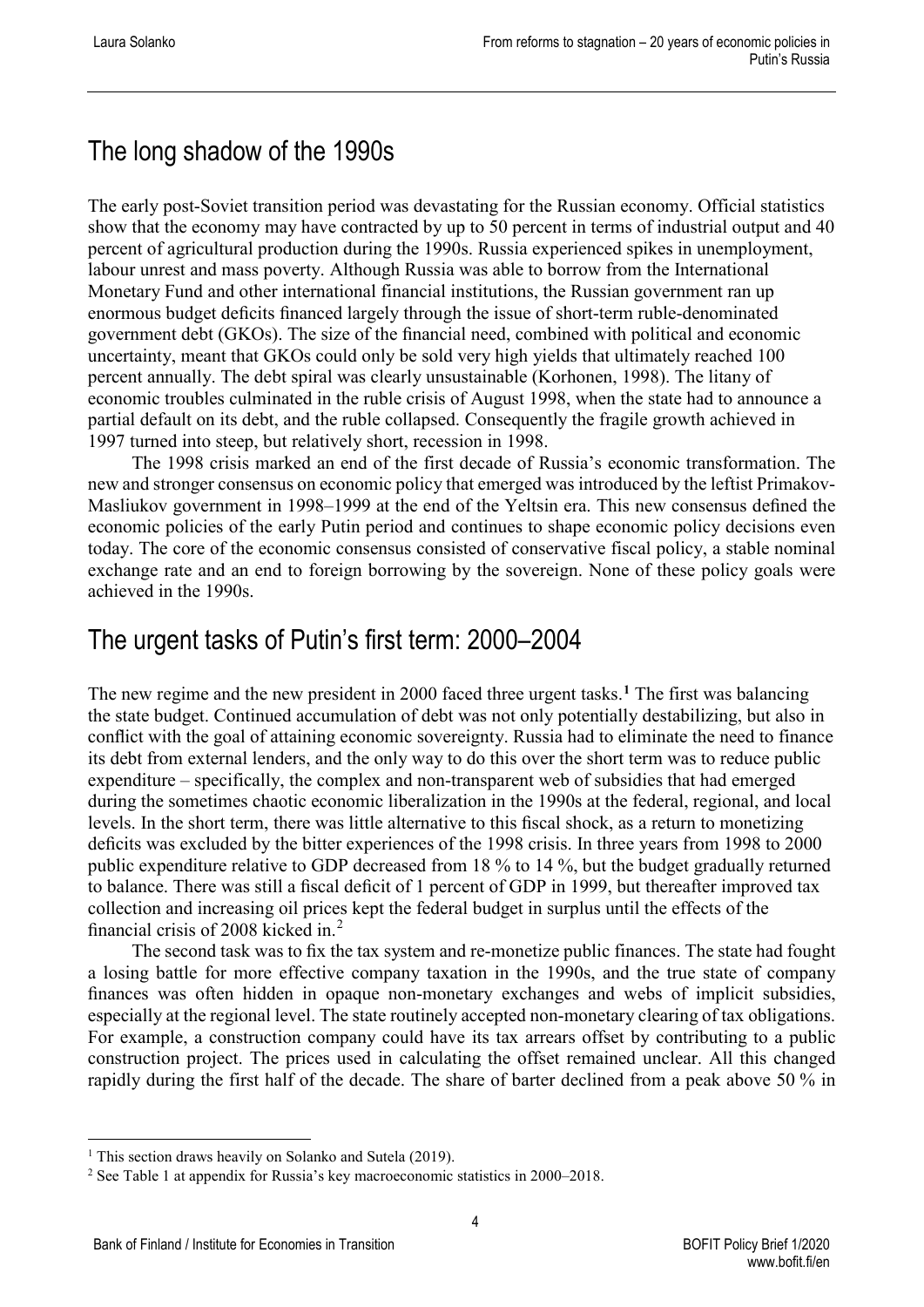August 1998 to around 30 % in early 2000. This share was to below 10 % already in 2003 (Kim and Pirttilä, 2004).

A new tax code was adopted in 2001. The previously very high rates of personal income tax were replaced by a single marginal tax rate of 13 percent. The goal of the flat tax reform was to decrease tax avoidance and thereby increase government revenue. The impact was indeed positive, as decrease in tax avoidance was much greater than that on labour supply (Gorodnichenko et al, 2009). In 2001, the corporate income tax rate was cut from 35 % to 24 %, and the value-added tax from 20 % to 18 % (Åslund, 2008). A stiff oil taxation regime was also put in place. Taming the oil sector for taxation was a major achievement. Oil companies had typically been able to minimize their taxation by e.g. using transfer pricing and on- and off-shore tax havens. Due to unreliable bookkeeping values for profit and losses, oil company taxation was now based on physical quantities produced and exported. This supported growth in government revenues but also resulted in very high marginal tax rates in the energy sector (Alexeev and Conrad, 2009).

The third task, proceeding with structural reforms, was seen necessary for a well-functioning economy. The Gref programme, a broad, liberal-minded reform programme for social and economic development until 2010 was approved by the government in 2000. Many of the tasks outlined in the programme were promptly initiated in 2001–2003. The sale of agricultural land was liberalized in 2002, clearing the way for revival of domestic agriculture. Excessive regulation of small and mediumsized enterprises (SMEs) was seen as a burden and a serious effort on deregulation was made. Implementation of this deregulation reform varied greatly with more effective implementation in regions with higher transparency and more informed population, as documented in Yakovlev and Zhuravskaya (2011).

Increasing crude oil prices and a favourable geopolitical environment greatly helped in tackling all these three tasks. Within a few years Russia, one of the grandest fiscal failures of the 1990s, emerged as a model for fiscal conservatism and reasonable economic reforms. Necessity caused by failure was turned into a virtue.

With macroeconomic stability achieved and the most urgent reforms undertaken, the next task was to re-establish the supremacy of state over oligarchs and regional governors. During the 1990s, some of the most powerful oligarchs and governors had amassed incredible fortunes and yielded decisive influence over federal, regional and local government bodies. This had to change. All economic and political actors had to be subordinated to an emerging, to use Putin's words, "power vertical." The arrest of the well-known oligarch Mikhail Khodorkovsky in October 2003 sent a powerful message to other members of the economic elite. Private wealth and personal freedom should not be taken for granted, especially if one wanted to wield political power.

#### <span id="page-5-0"></span>Rapid growth and consolidation of power: the second term 2004–2008

Increasing government revenue posed a new question: How to best spend the windfall revenues? There were lively debates on whether the money should be used to support the impoverished population or to fund much-needed infrastructure investments. The first option might have resulted rising inflation and an overvalued exchange rate, whereas the second was clearly all too prone to corruption and mismanagement. A third alternative, propagated by finance minister Alexei Kudrin, proved the winner in the policy debate. Russia opted for a fiscally conservative strategy of maintaining a budget surplus and paying back remaining Soviet-era public debt. This choice made Russia a practically debt-free sovereign, with government debt falling to just 5 % of GDP by 2008. (Sutela, 2012.)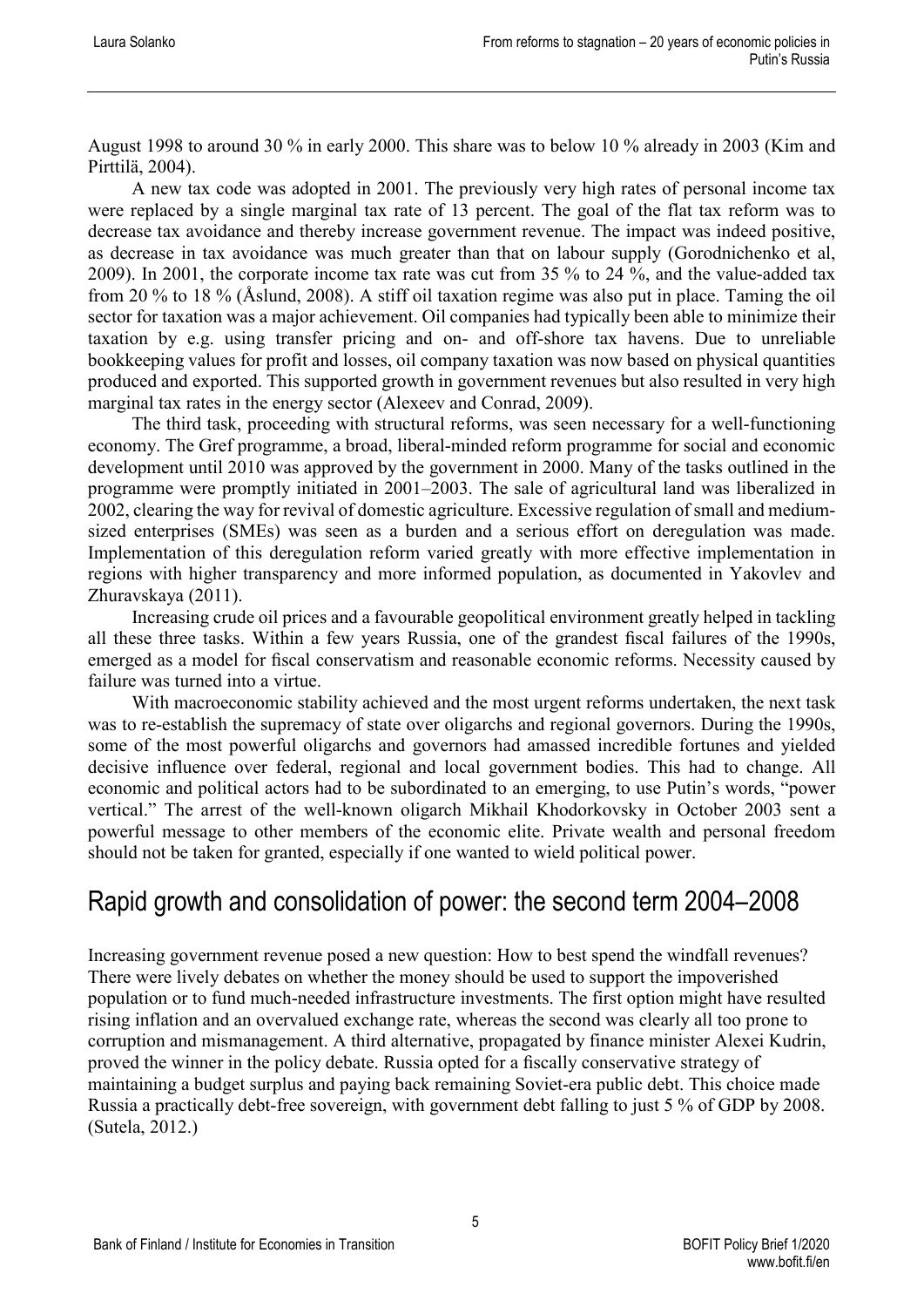The first budget rule adopted in 2004 directed oil revenues that accrue above US\$20 a barrel to a newly created Stabilization Fund, Russia's first sovereign wealth fund. The following year, the oil price limit was raised to \$27 a barrel, and the rates for the profit tax rate and for social security contributions were lowered further. As oil prices continued to increase, the Stabilization Fund ballooned from \$19 billion as of end-2004 to \$90 billion as of end-2006. The fund was split in 2007 into a Reserve Fund and National Welfare Fund, with the assets of the former available to balance unexpected shortfalls in government revenue if oil prices collapsed, and the latter, at least originally, to guarantee future pension payments.

Policies intended to restore the supremacy of the state led to a re-centralization of public finances and an increasing role for federal authorities. Direct elections of regional governors were abolished after the Beslan massacre in 2004, giving the president uncontested power to nominate heads of regions. The share of regional expenditures declined only slightly, to about one-half of total expenditures. In contrast, the share of regional revenues fell significantly, to about 35 percent in 2005 (De Silva et al., 2009). As a general rule, regional finances became fully dependent on transfers from the centre.

Increasing state control also started to become visible in areas outside the public sector. The regime started to foster consolidation of hundreds of medium-sized state-owned companies in larger conglomerates. The largest of these were incorporated as "state corporations," i.e. fully state-owned non-commercial entities enjoying special administrative privileges. The first large state corporations – the strategic technology conglomerate Rostec and nuclear energy corporation Rosatom – were established in 2007.

With increasing oil prices supporting economic growth, the regime felt confident enough to finalize capital account liberalization. The last remaining restrictions were removed in 2006. The exchange rate, however, remained tightly managed and de facto pegged to the US dollar. As increasing export revenues were repatriated and exchanged for rubles, there was constant pressure on the ruble to appreciate. As the Central Bank of Russia (CBR) kept the nominal exchange rate stable, real appreciation happened through higher domestic inflation.

Macroeconomic stability helped attract both portfolio investors and FDI, mainly from the US and the EU. Russia's largest corporations were able to tap into global financial markets via bond issues, as well as via initial and secondary public offerings. Money flooded into the Russian economy. Economic growth also fostered growth in banking. A deposit insurance scheme was put in place in 2004 with the intention of fostering trust and levelling the playing field between private and stateowned banks.

Global developments made strengthening the state and maintaining macroeconomic stability easier. From the trough of early 1998 to the peak in summer 2008, the export price of oil increased by ten times. Prices of Russia's other export commodities also rose, though generally not as much. Gurvich and Kudrin (2015) estimate that Russia received additional oil windfall revenue of up to 15 percent of GDP annually in 2000–2008, while even higher estimates have been presented.

The limits of high economic growth, however, started to become visible. Industry experts projected that any further increases in overall oil production volumes, if any, would be marginal. Even maintaining current export volumes would demand major investment in production and exploration. Gas consumption in the EU was projected to skyrocket over the medium term, and maintaining Russia's market share would require improvement in the notoriously low energy efficiency of the Russian economy. Domestic gas prices in particular, had to be raised to international levels and jobs could no longer be subsidized by artificially low energy prices (Sutela and Solanko, 2009). The statecontrolled power sector seemed unable to cope with rapidly increasing domestic electricity consumption. It was clear modernization and diversification of the economy were badly needed.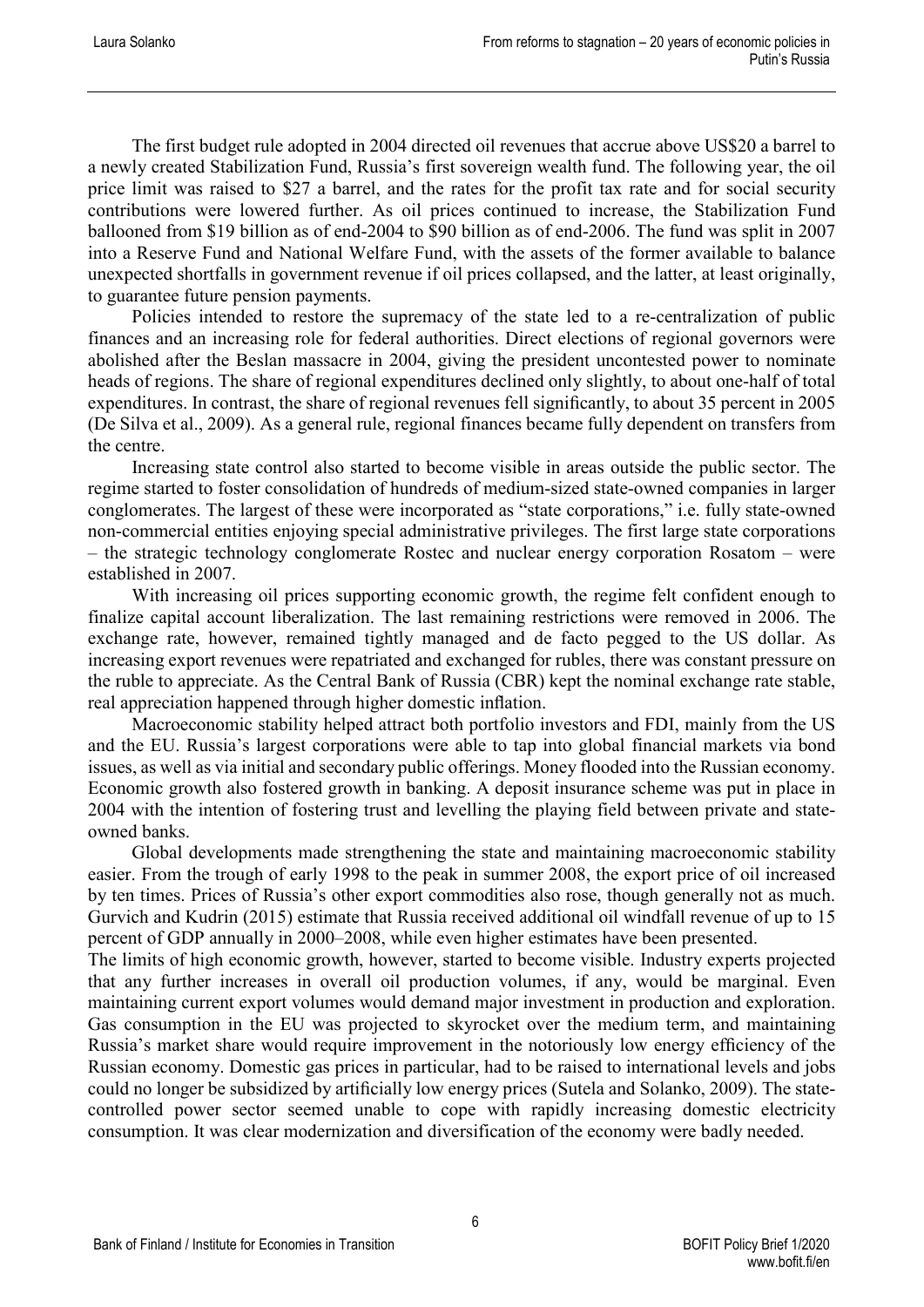The unprecedented pace of economic growth, however, made ignoring many structural problems all too easy. Large-scale reforms had stalled in 2003 and only about a third of the Gref programme was ever implemented (Polterovich et al., 2017). As the ever-increasing price of oil translated into ballooning sovereign wealth funds and CBR forex reserves, distributing this revenue windfall again became a policy issue in around 2007. As it soon turned out, the funds stored in the Reserve Fund were needed to fulfil holes in federal revenues far sooner than anyone had thought. This time around, there were many new and powerful groups with good connections to the leadership lined up for state support.

#### <span id="page-7-0"></span>Global financial crisis and failed modernization: 2008–2012

The financial turmoil that begun in the US in late 2007 turned into a full-blown financial crisis in September 2008. Russia's leadership initially believed their economy was insulated from the effects of a foreign banking crisis. However, the distress that quickly morphed into a global financial crisis ruthlessly revealed how dependent Russian economy is on both global commodity and financial markets.

The effects transmitted via global commodity markets were largely anticipated. The first impact was on declining export prices, led by oil and followed by minerals and natural gas. The second impact was on Russia's export volumes. For example, steel exports declined by half practically overnight as European construction activity was curtailed. More important for the long run, in the beginning of 2009 Russia and Ukraine got involved in another dispute over gas prices, transit tariffs and settlement of accumulated Ukrainian debt for gas. As a consequence, supplies to Central Europe were disrupted exactly at the time when liquefied natural gas (LNG) was beginning to enter European markets in large amounts. Russia's reliability as a gas supplier was compromised, and its oil-pricelinked gas export prices seemed inflated. The Russian-Ukrainian crisis further decreased Europe's willingness to depend on Russia as its gas supplier.

The arguably most important effect was that global investors started pulling their money out of all peripheral markets. The strength of this effect revealed that even if Russian sovereign had almost no foreign debt, its large corporates and banks had become dependent on foreign funding. Russian public and private entities were not deep in debt. The existing debt was short term, however, and had increased quickly, making investors pessimistic about Russia's overall economic prospects. Foreign short-term finance, which had maintained interbank markets, was now withdrawn and the wheels of Russian finance were quickly grinding to a halt. Another full-scale financial crisis was threatening Russia, and were financial markets to stall, the impact on production, incomes, and employment would be drastic as well.

In response to the 2008–2009 financial crisis, Russia chose an expensive exchange rate policy alternative. Some \$200 billion in official reserves were used to manage stepwise devaluation of the ruble and to satisfy demand for foreign currencies. This strategy worked and an outright panic was averted. Beginning in 2009, the central bank gradually withdrew from the foreign exchange markets and adopted a managed float exchange rate regime. The width of the exchange rate corridor was broadened over time. The devaluation experience also supported voices arguing for deeper reforms of the monetary policy framework. Finally, the CBR announced that it was moving towards inflation targeting, with the goal of a fully floating exchange rate in the end of 2014.

Similar to other countries, the Russian government moved to protect its financial sector and the real economy during the global financial crisis. A large portion of the support was channelled to huge manufacturing enterprises whose profitability was questionable at best. The crisis measures helped keep employment high, but also cemented old and inefficient production structures for years to come.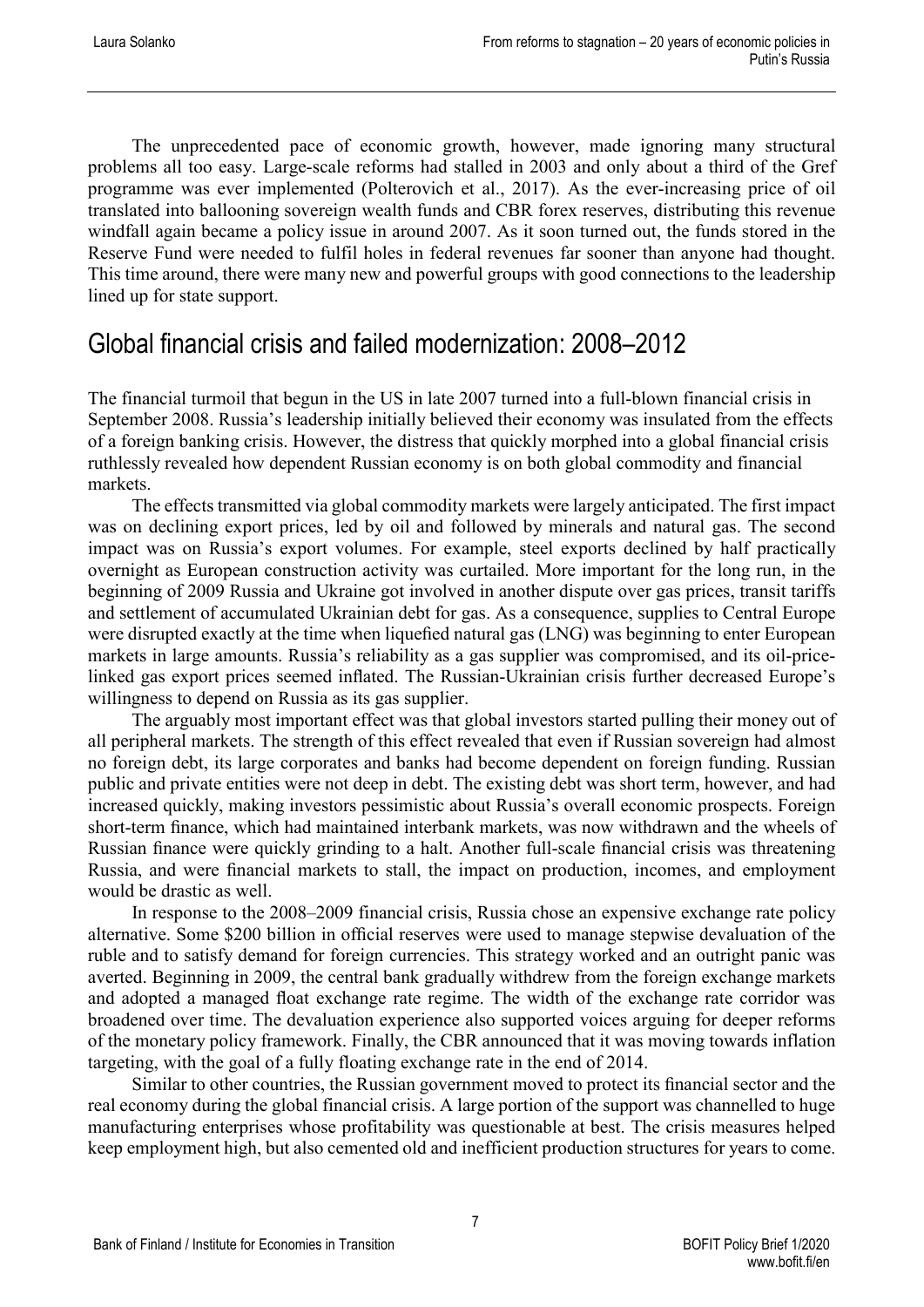Not only did the non-oil deficit widen to almost 15 percent of GDP, large commitments were left as a fiscal burden for future years.

Generous state support helped the banking sector weather the global financial crisis relatively unharmed. The banking sector had grown rapidly in the early 2000s, with sector assets to GDP reaching almost 70 % in 2008 and 73 % in 2012. The sector remained fragmented, however. It had over a thousand banks, but was essentially dominated by a few state-controlled universal banks. As the acute crisis waned, the largest Russian corporations returned to global financial markets. This soon showed up as growing foreign debt of both banks and non-financial corporates.

As the effects of the economic crisis began to wane, president Medvedev presented his own vision of reforming the economy and society. He proposed a wide-ranging economic modernization programme to boost innovation, investment, infrastructure and institutions to tackle the country's structural problems like resource-dependency and endemic corruption.<sup>[3](#page-8-1)</sup> These grand ideas however, resulted in only very few concrete actions. Indeed, public awareness of a state-led modernization from the top down scarcely made it beyond the Moscow Ring Road.

Only one major reform was implemented under Medvedev's presidency. The August 2008 military campaign in Georgia had revealed the sorry state of Russia's armed forces and prompted a full-blown military reform that started in 2009. The reform succeeded in transforming the military and modernizing its weaponry. Moreover, the large multi-year state rearmament programmes partly revived production of military hardware in the defence industries (Russia of Power, 2019). However, the increases in military spending also prompted Alexey Kudrin, considered the main guardian of fiscal conservatism and supporter of liberal reforms, to leave the Russian government in 2011.

Another successful reform effort was continuation of electricity sector reform that had begun in 2004. Almost all newly created power-generating companies were privatized in open auctions in the summer of 2008, just in time before the shocks from the global financial crisis hit. Liberalizing the wholesale market, creating rules for capacity markets and investment obligations reshaped Russian power markets and succeeded in attracting significant new investments into the sector in 2009–2012.

In January 2011, then prime minister Vladimir Putin gave the Russian economic expert community the task of writing the economic program of the post-May 2012 government. A document produced by more than one thousand experts was published in March 2012. However, precious little of the original document remained when prime-minister-turned-president Vladimir Putin signed his policy goals (May 2012 Decrees) in conjunction with his inauguration to a third term on May 7, 2012. [4](#page-8-2)

### <span id="page-8-0"></span>Building "Fortress Russia": 2012–2018

The May 2012 Decrees made clear two broad issues. First, the regime increasingly believed in state-led development. Private enterprise and free competition, with all the uncertainty inherent in a free market economy, was not favoured. Increasing living standards of the population and supporting import-substitution should be seen as necessary steps in building a strong state, not as goals worthy of pursuit in their own right. Second, the need for new drivers of growth was acknowledged, but there is no vision on what those might be. The Decrees carefully avoid any mention of wider structural reforms of the economy or society.

While increasing control over the civil society after the 2011–2012 Bolotnaya protests helped avoiding inherently complex discussions on potential reforms, once again higher oil prices helped the

<span id="page-8-1"></span> <sup>3</sup> Россия, вперёд! Статья Дмитрия Медведева, September 2009. [http://kremlin.ru/events/president/news/5413.](http://kremlin.ru/events/president/news/5413)

<span id="page-8-2"></span><sup>4</sup> Yказов Президента России от 7 мая 2012 года №596-606[, http://government.ru/orders/selection/406/.](http://government.ru/orders/selection/406/)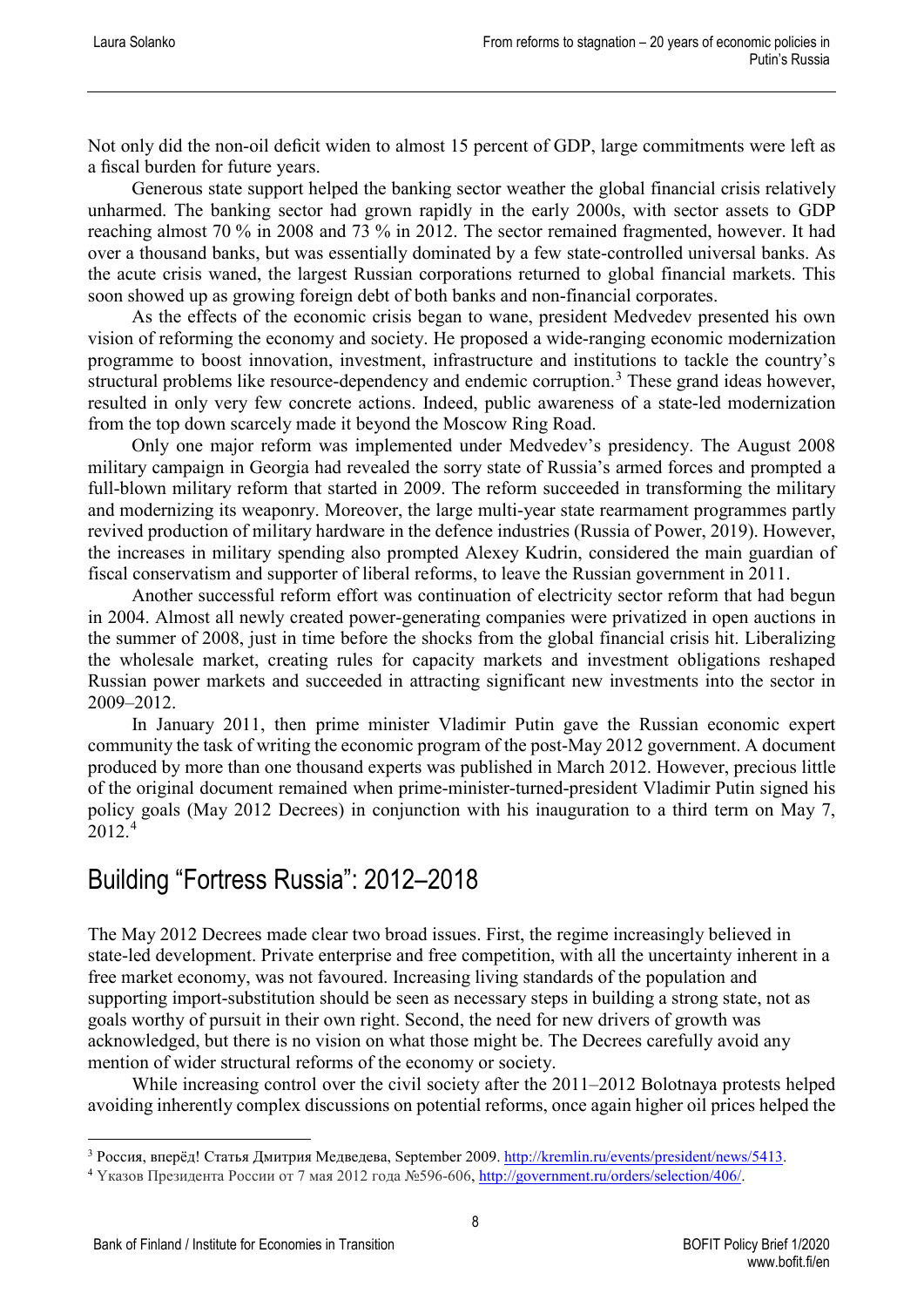regime. Recovery from the effects of the global financial crisis was rapid as oil prices returned to their pre-crisis levels by early 2011. Inflation fell quickly to low single digits and real wages continued to increase. The revised budget rule, finally adopted in late 2012, signalled a return to tighter fiscal policies. The new rule restricted the federal budget deficit to 1 percent of annual forecasted GDP from 2013 to 2015.

The central bank continued to prepare for the shift to inflation targeting and a floating exchange rate. Measures implemented included simplifying the set of multiple instruments used in open market operations. Under the leadership of its newly appointed governor Elvira Nabiullina, the CBR introduced a unified monetary policy rate, the 'key rate' in September 2013. Significant consolidation of financial markets supervision also took place in 2013 as the CBR became the single supervisory body responsible for all aspects of financial markets. Consolidating activities into a single body may bring tangible benefits especially at a time when digitalization reshapes the whole financial industry. Some observers, however, were worried that consolidating too much power into one place was not a wise strategy. Similarly, concerns about potentially harmful effects of the increasingly powerful state corporations on competition, efficiency and innovations started to emerge.

After a rapid recovery, growth rates began to slow already in 2012. Despite relatively high oil prices, full employment and high capacity utilization rates, investment growth stalled and turned negative in 2013. Somewhat surprisingly, domestic investors clearly assessed that the rate of return to risk was better elsewhere. When the oil prices collapsed again in latter half of 2014, the Russian economy was hardly growing at all. Moreover, the global environment had become less benign than at any time since the collapse of the Soviet Union.



Figure 1. Russian GDP growth, 2000–2018

#### Source: BOFIT.

Note: The average annual growth rate was 6.8 % in 2000–2003, 7.6 % in 2004–2007, 1.5 % in 2008–2011 and 1.2 % in 2012–2018.

Illegal annexation of Crimea in March 2014 and the war in Eastern Ukraine led Western countries to impose economic sanctions on Russia in summer 2014. The sectoral sanctions severely restricted access of several of Russia's largest corporations and commercial banks to global financial markets. Russia's access to military and dual-use technology, as well as e.g. deep sea oil exploration equipment, was also restricted. Russia retaliated by banning imports of certain foodstuffs from the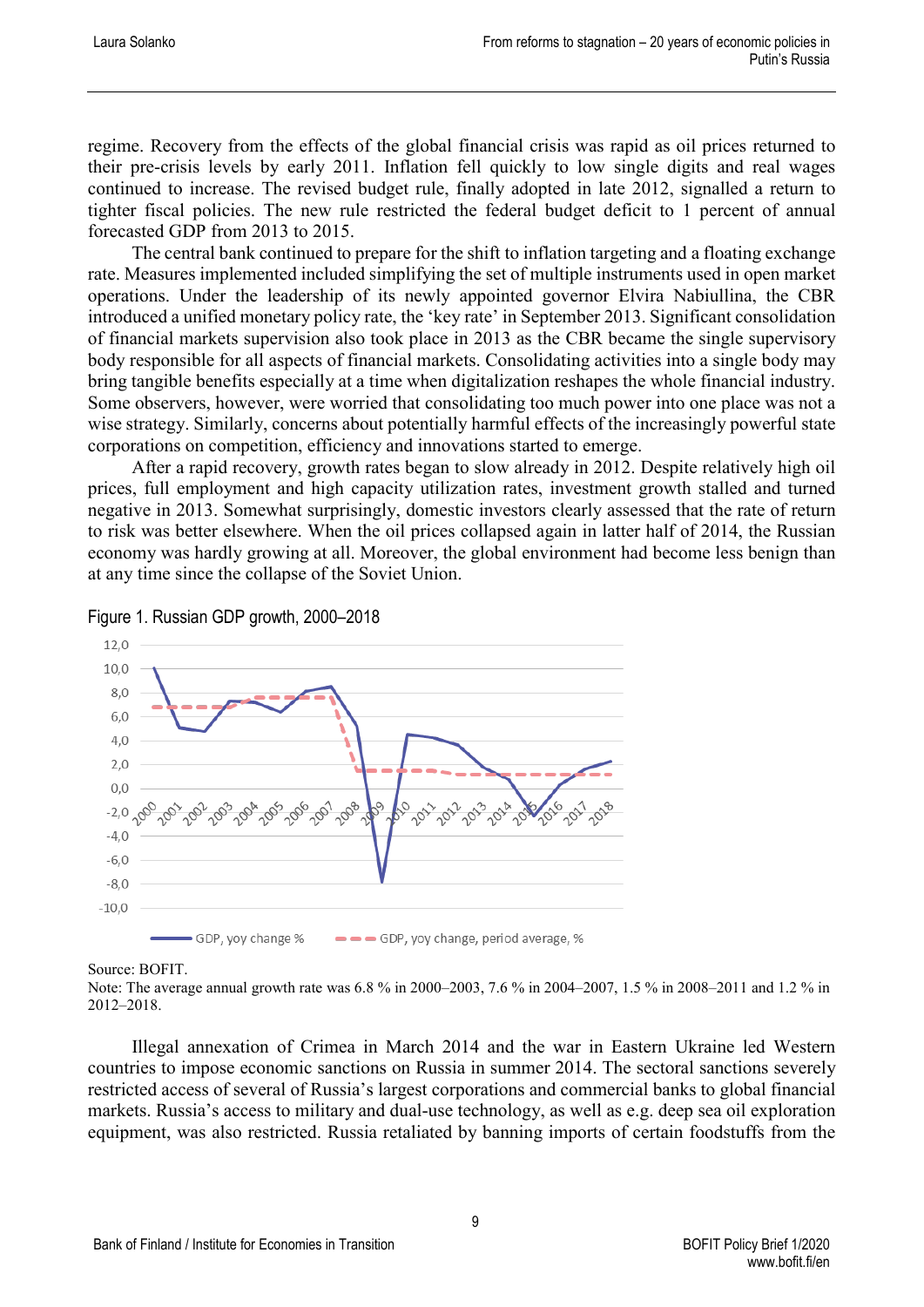EU, the US and other countries. These counter-sanctions naturally increased consumer prices and further decreased household real incomes.

The fiscal policy reaction to the 2014–2015 economic recession was expected. The budget rule was temporarily lifted and federal expenditures allowed to remain intact. The monetary policy framework, however, changed dramatically in the end of 2014 as the central bank shifted to inflation targeting. In December 2014, the ruble was allowed to fluctuate freely, leading to a sizable depreciation. The weaker ruble made domestic production more attractive and smoothed the effects of falling oil prices on government revenue. At the same time, however, monetary policy became extremely tight. To fight ballooning inflation and support the currency, the central bank's key rate was raised from 5.5 to 17 percent in December 2014.

While the resulting recession was milder than in 2009, wiping off less than 3 percent of Russian GDP in 2015–2016, recovery was also slower. In stark contrast to the previous crisis, real incomes took a serious hit. Household real incomes were almost 10 percent lower in 2016 than in 2013. The available research evidence shows that both Western sanctions and Russia's import bans have had a negative effect on the Russian economy (Korhonen, 2019). Moreover, sanctions have clearly strengthened economic policies favouring self-sufficiency, import substitution and a strong role of the state in almost every sector of the economy. Economic recession and the increasing role of the state in the economy may have seriously hampered social upward mobility and lowered potential growth rate in the future.

Generous state support had helped the banking sector to weather the global financial crisis. But the 2014–2015 crisis revealed the many weaknesses in the sector and intensified the clean-up of the banking sector. The number of credit institutions with operating licences dropped from 956 as of end-2012 to 561 as of end-2017. Additionally, several faltering top-50 banks were taken over by the CBR in the latter half of 2017, and many more were assigned to the Deposit Insurance Authority for rehabilitation. A common theme for many closed banks was that their troubles did not originate with the economic downturn or non-performing loans per se. Many of the smallest banks had troubles with anti-money laundering regulations, while several mid-sized banks had extremely high exposure to related party lending. Both of these features are a legacy of the fact that most banks in Russia were initially pocket banks of a single enterprise or a small group of wealthy individuals.

Once again a new budget rule was adopted in summer 2017. Under this current fiscal rule, federal primary budget balance must be zero or positive with estimated budget revenues. The estimate uses a base average oil price of US\$40 per barrel that is increased by 2 percent each year. All budget revenues from production and export of oil and gas above the base oil price will be transferred to the National Welfare Fund. The very low base oil price reflects a hard-earned understanding that permanently high oil prices may not return. In 2018, the federal budget balance turned positive and Russia started again to replenish the National Welfare Fund.

Even though direct elections of regional governors were reinstated in 2012, the president retained the de facto right to dismiss and nominate any candidate. Thus, regions and regional leadership remained dependent on financial support from the Kremlin. Loyalty to the party of power is awarded by promotions or financial assistance. Russia now increasingly resembles an electoral autocracy where loyalty is measured by voter turnout and share of votes of the party of power, not by a region's economic prosperity (Remington et al, 2013).

The regime's policy goals (May 2012 Decrees) degenerated into a task list of targets ranging from boosting the country's overall labour productivity by 150 % to increasing the share of domestically produced critical medicine to 90 percent by 2018. In practice, focus on details instead of real reforms led to narrow programmes that mostly supported vested interests with the aim of maintaining employment (Simachev et al., 2018). The economic policies of Putin's third presidential term were based on conservative fiscal policies, a relatively independent inflation-targeting central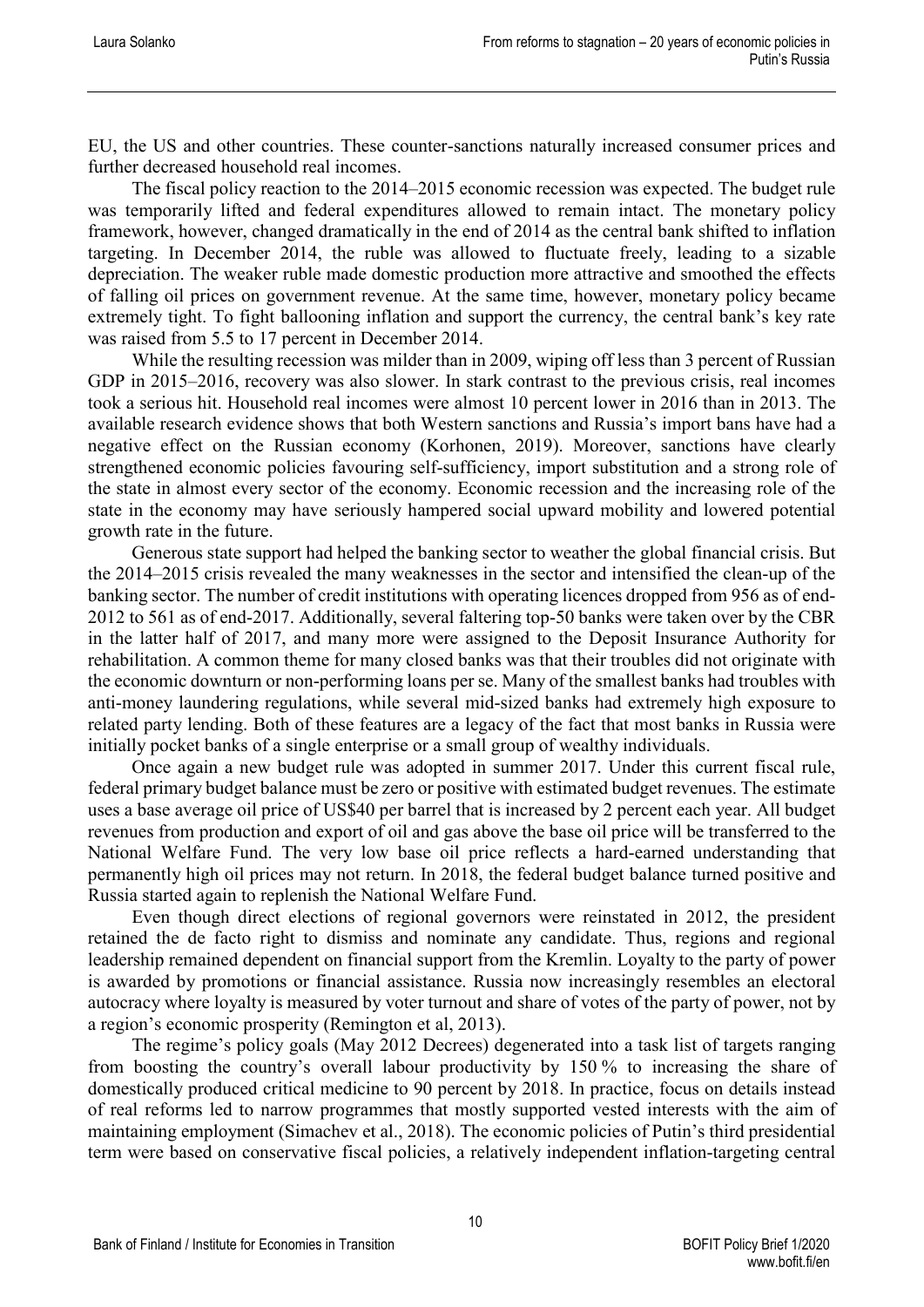bank and increasingly protectionist trade policies. All of this allowed the economy to weather the 2015–2016 recession relatively unscathed, but resulted in declining real incomes and a growing role of the state in the economy. Little remained of the original expert group's notions of enhancing publicprivate partnership or reforming country's social policy framework.

### <span id="page-11-0"></span>Putin's last term in office? 2018 onwards

Following the practice of previous election cycles, preparation of new economic policy strategies for the post-May 2018 government began in late 2016. This time around, at least two alternative programme documents were prepared by partially overlapping groups of experts and civil servants. The final outcome, however, was similar to that of the 2012 Decrees. The May 2018 Decree ordered twelve new national programmes to be created in areas ranging from digital economy to demography to guarantee that the country achieves *"*breakthroughs in science and technology and socioeconomic development."[5](#page-11-1) While the national programmes are expected to boost public spending, especially on infrastructure, the growth effect of additional spending is likely at best to reach 0.2–0.3 percentage points in 2020–2021. It is highly unlikely that simply injecting more funds into the economy would boost the potential growth rate.

Russia is still far from the global productivity frontier, and even small steps to alleviate the problems facing private business (lack of transparency and competition, barriers to entry and exit, administrative harassment) or to enhance human capital (education reform, corruption control) could unlock faster economic growth. With current economic structures and institutions Russia looks likely to reach GDP growth rates of at most two percentage annually.

Hopes for serious reforms that would address the structural weaknesses of the Russian economy are not high. The regime feels no urgency to embark on necessary reforms as they would undeniably compromise some vested interests. Incumbent industrial firms or their well-connected owners have no interest in making the economy more transparent or competitive. Moreover, the Russian economy is still capable of generating a tolerable standard of living for most of the population. The younger generations with no personal memory of the chaotic 1990s have begun to demand more, but they are still a relatively small share of the population.

Russia is highly unlikely to match its growth performance of the early 2000s even if oil prices rise again. Russia's investment rate is alarmingly low for an emerging economy, its labour force is shrinking for demographic reasons, and the international environment is much less benign than earlier. Russia has only itself to blame for most of these challenges. Most importantly, the regime has failed to make needed reforms and adjustments to facilitate the process of catching-up with highincome economies. The reason is not a shortage of sensible reform programs or detailed roadmaps. It is political will that is in short supply.

This looming stagnation raises some fundamental questions. Can stability be maintained only by conservative fiscal policies and prudent monetary policy? If so, for how long? Will a statecontrolled economy with protectionist trade policies succeed in maintaining reasonable living standards for the majority of the population? What is the role for private investments, and where should investment be made? Currently, Russia has a competitive advantage in the natural resources, agriculture and at least potentially in mathematics-based services. The growing importance of importsubstitution policies make it increasingly difficult to assess if any of these would be competitive in an open economy.

<span id="page-11-1"></span> <sup>5</sup> Executive Order on National Goals and Strategic Objectives of the Russian Federation through to 2024, [http://en.kremlin.ru/events/president/news/57425.](http://en.kremlin.ru/events/president/news/57425)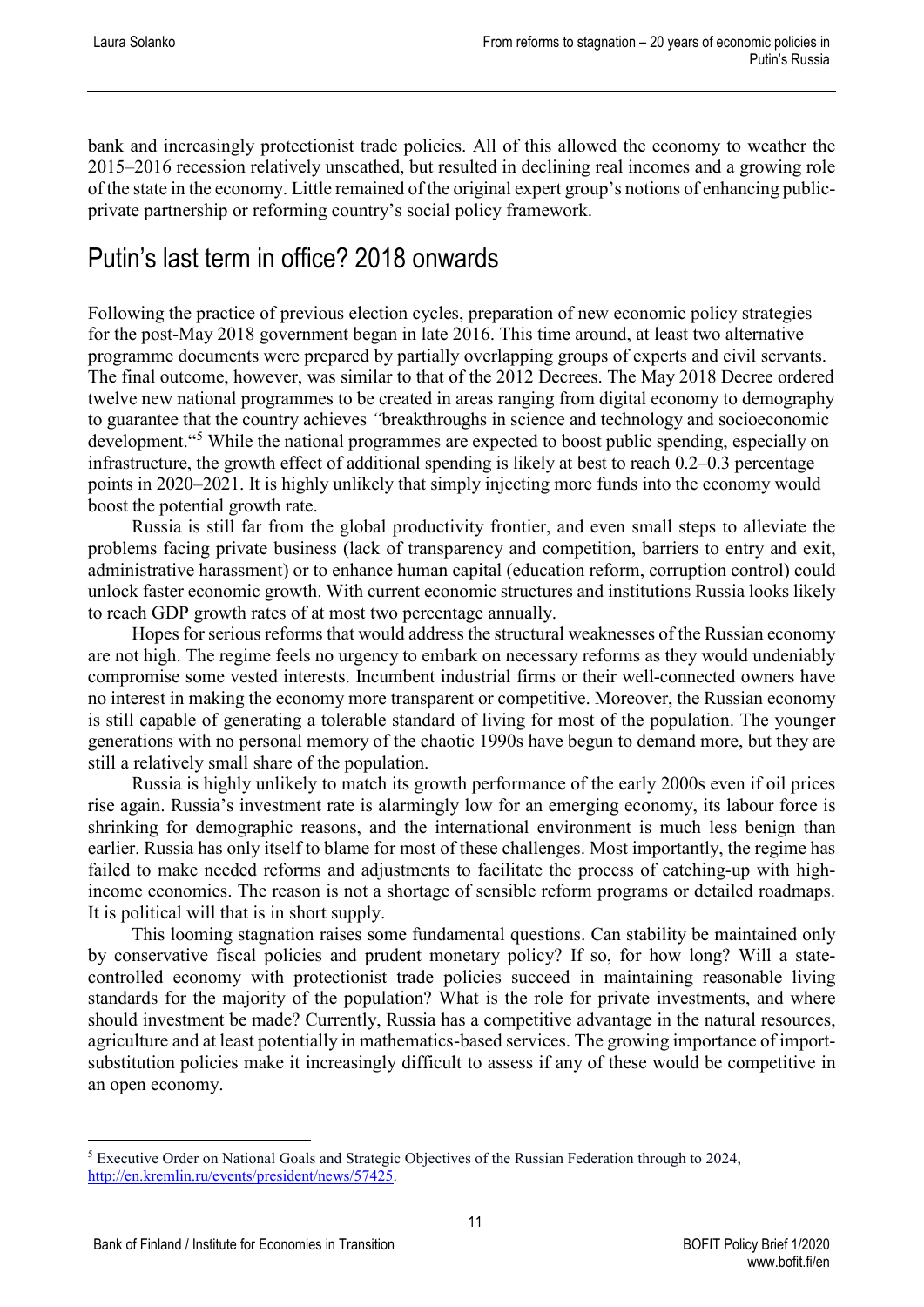## <span id="page-12-0"></span>References

The source for all macroeconomic data used are taken from the *BOFIT Russia database* at: [www.bofit.fi/en/monitoring/statistics/russia-statistics/.](http://www.bofit.fi/en/monitoring/statistics/russia-statistics/)

Alexeev, Michael and Robert Conrad (2009). The Russian Oil Tax Regime: A Comparative Perspective. *Eurasian Geography and Economics*, 49(2), 93-114.

De Silva, Migara A., Galina Kurlyanskaya, Elena Andreeva and Natalia Golovanova (2009). Intergovernmental Reforms in the Russian Federation: One Step Forward, Two Steps Back? Washington, DC: The World Bank, 2009.

Gorodnichenko, Yuri, Jorge Martinez‐Vazquez and Klara Sabirianova Peter (2009). Myth and Reality of Flat Tax Reform: Micro Estimates of Tax Evasion Response and Welfare Effects in Russia. *Journal of Political Economy*, 117(3), 504-554.

Kim, Byung-Yeon and Pirttila, Jukka (2004). Money, Barter and Inflation in Russia. *Journal of Comparative Economics*, 32, 297-314.

Korhonen, Iikka (1998). The sustainability of Russian fiscal policy. Review of Economies in Transition 1/1998. [https://helda.helsinki.fi/bof/handle/123456789/12883.](https://helda.helsinki.fi/bof/handle/123456789/12883)

Korhonen, Iikka (2019). Sanctions and counter-sanctions – What are their economic effects in Russia and elsewhere? BOFIT Policy Brief 2/2019. Available at <https://helda.helsinki.fi/bof/handle/123456789/16334>

Kudrin, Alexey and Evsey Gurvich (2015). A new growth model for the Russian economy. *Russian Journal of Economics*, 1(1), 30-54.

Reminton, Thomas, Irina Soboleva, Anton Sobolev, and Mark Urnov (2013). Governors' Dilemmas: Economic and Social Policy Trade-Offs in the Russian Regions. Evidence from Four Case Studies. *Europe-Asia Studies* 65:10 (2013), 1855-1876.

Russia of Power (2019). Ministry of Defence of Finland. Report available at [http://urn.fi/URN:ISBN:978-951-663-066-6.](http://urn.fi/URN:ISBN:978-951-663-066-6)

Simachev, Yuri, N. Akindinova, A. Yakovlev, V. Mironov, A. Daniltsev, M. Glasatova, V. Bessonov, K. Vinchevski, M. Kuzik, E. Kuchenko, D. Medovnikov and S. Rosmirovich (2018). Strukturnaya politika v Rossii: novie uslovia i vosmozhnaya povectka. Higher School of Economics Moscow, April 2018. Available at [https://publications.hse.ru/books/218065666.](https://publications.hse.ru/books/218065666)

Solanko, Laura and Pekka Sutela (2009). Too Much or Too Little Russian Gas to Europe? *Eurasian Geography and Economics*, 50(1), 58-74.

Solanko, Laura and Pekka Sutela (2019). Economic policies. In Wegren, Stephen K. (ed.), *Putin's Russia. Past imperfect, future uncertain.* Rowman & Littlefield.

12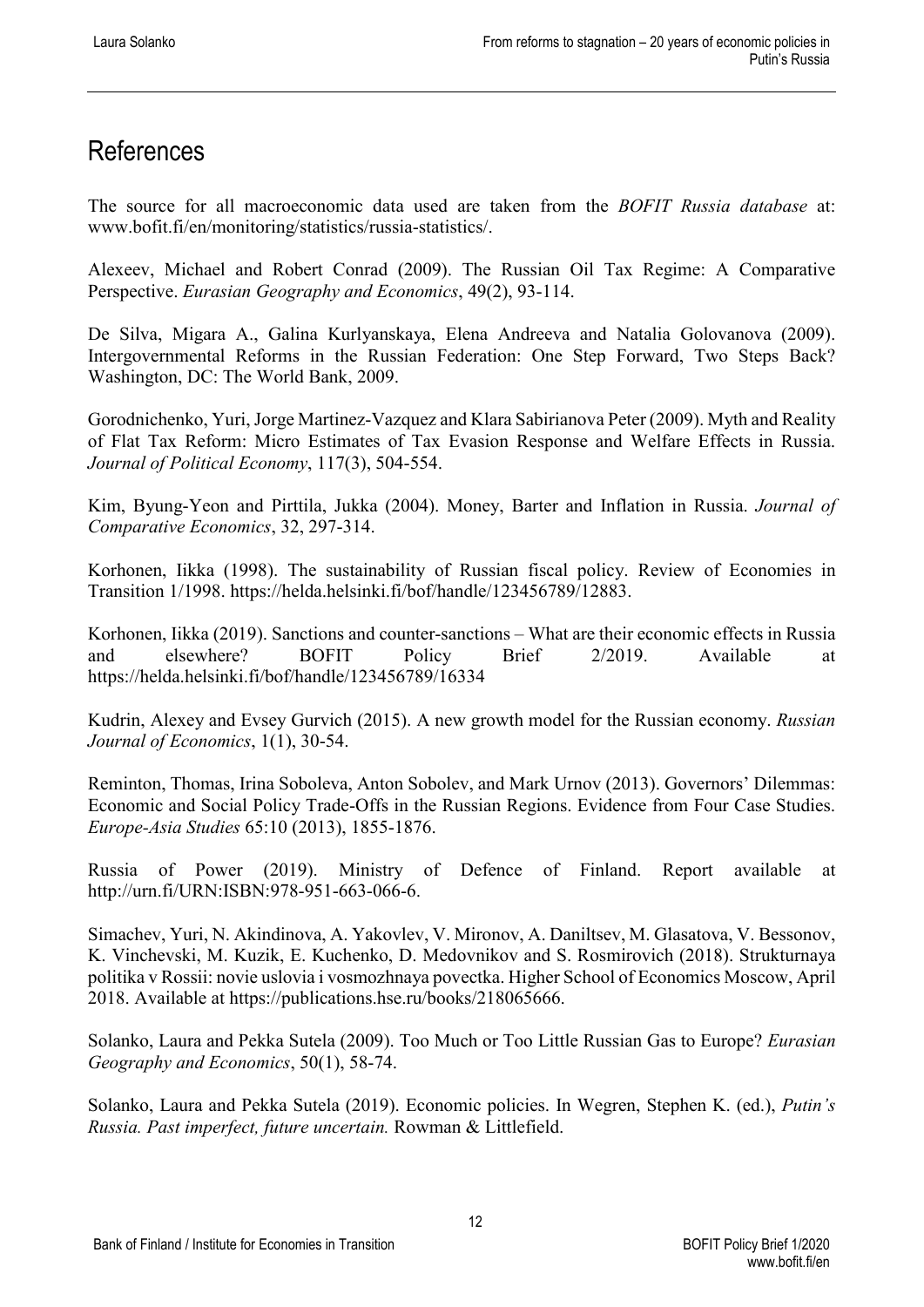Sutela, Pekka (2012). The Political Economy of Putin's Russia. London and New York: Routledge.

Yakovlev, Evgeny and Ekaterina Zhuravskaya (2013). The Unequal Enforcement of Liberalization: Evidence from Russia's Reform of Business Regulation. *Journal of the European Economic Association*, 11(4), 808-838.

Polterovich, Victor, Mikhail Dmitriev, Andrey Yakovlev, Evsey Gurvich and Alexander Auzan (2017). Sudba ekonomicheskih programm i reform v Rossii. Kruglii stol. Voprosy ekonomiki, 6, 22- 44.<https://www.vopreco.ru/jour/article/view/310>

Åslund, Anders. An assessment of Putin's economic policy. CESifo Forum 2/2008. <https://www.ifo.de/DocDL/forum2-08-gesamt.pdf>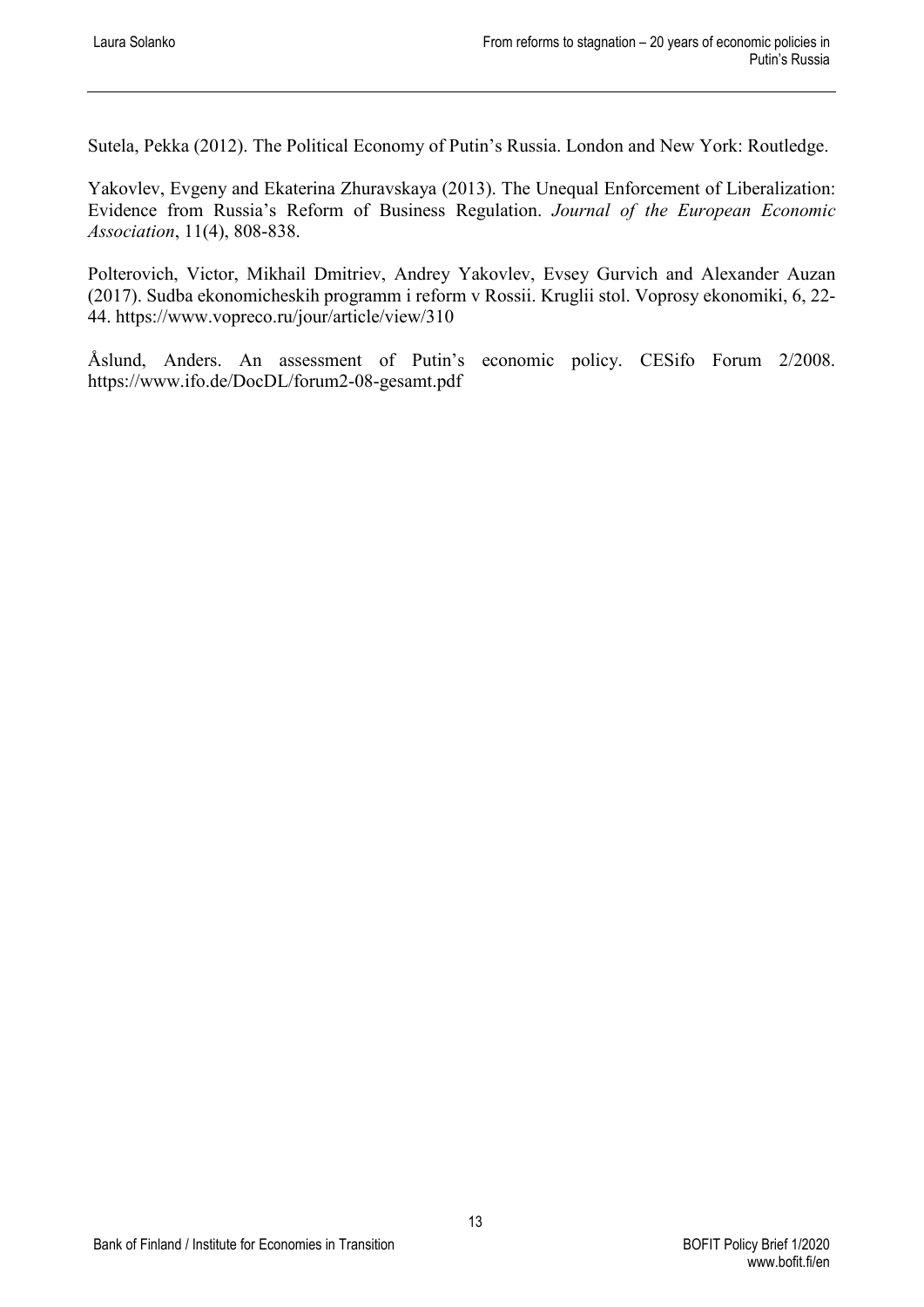## <span id="page-14-0"></span>Appendix

Table 1. Key macroeconomic statistics for Russia, 2000–2018

|                     | 2000   | 2001  | 2002   | 2003   | 2004   | 2005   | 2006   | 2007   | 2008  | 2009   |
|---------------------|--------|-------|--------|--------|--------|--------|--------|--------|-------|--------|
| GDP, yoy change %   | 10,0   | 5,1   | 4,7    | 7,3    | 7,2    | 6,4    | 8,2    | 8,5    | 5,2   | $-7,8$ |
| Federal budget      |        |       |        |        |        |        |        |        |       |        |
| balance, % of GDP   | 2,4    | 3,0   | 1,4    | 1,7    | 4,3    | 7,5    | 7,4    | 5,4    | 4,1   | $-6,0$ |
| Reserve funds, bn   |        |       |        |        |        |        |        |        |       |        |
| <b>USD</b>          |        |       |        |        | 18,8   | 43,0   | 89,1   | 156,8  | 225,1 | 152,1  |
| Inflation, yoy $\%$ | 20,8   | 21,5  | 15,8   | 13,7   | 10,9   | 12,7   | 9,7    | 9,0    | 14,1  | 11,7   |
| Urals, USD/barrel   |        | 23,0  | 23,6   | 27,2   | 34,4   | 50,4   | 61,1   | 69,4   | 94,3  | 60,9   |
| <b>RUB/USD</b>      | 28,1   | 29,2  | 31,4   | 30,7   | 28,8   | 28,3   | 27,1   | 25,6   | 24,9  | 31,8   |
|                     |        |       |        |        |        |        |        |        |       |        |
|                     | 2010   | 2011  | 2012   | 2013   | 2014   | 2015   | 2016   | 2017   | 2018  |        |
| GDP, yoy change %   | 4,5    | 4,3   | 3,7    | 1,8    | 0,7    | $-2,3$ | 0,3    | 1,6    | 2,3   |        |
| Federal budget      |        |       |        |        |        |        |        |        |       |        |
| balance, % of GDP   | $-3,9$ | 0,7   | $-0,1$ | $-0,4$ | $-0,4$ | $-2,4$ | $-3,4$ | $-1,4$ | 2,6   |        |
| Reserve funds, bn   |        |       |        |        |        |        |        |        |       |        |
| <b>USD</b>          | 113,9  | 112,0 | 150,7  | 176,0  | 165,9  | 121,7  | 87,9   | 65,2   | 58,1  |        |

Inflation, yoy % 6,9 8,4 5,1 6,8 7,8 15,5 7,1 3,7 2,9 Urals, USD/barrel | 78,2 | 109,3 | 110,4 | 107,9 | 97,7 | 51,3 | 41,9 | 53,1 | 69,8 RUB/USD | 30,4 | 29,4 | 31,1 | 31,9 | 38,6 | 61,3 | 66,8 | 58,3 | 62,9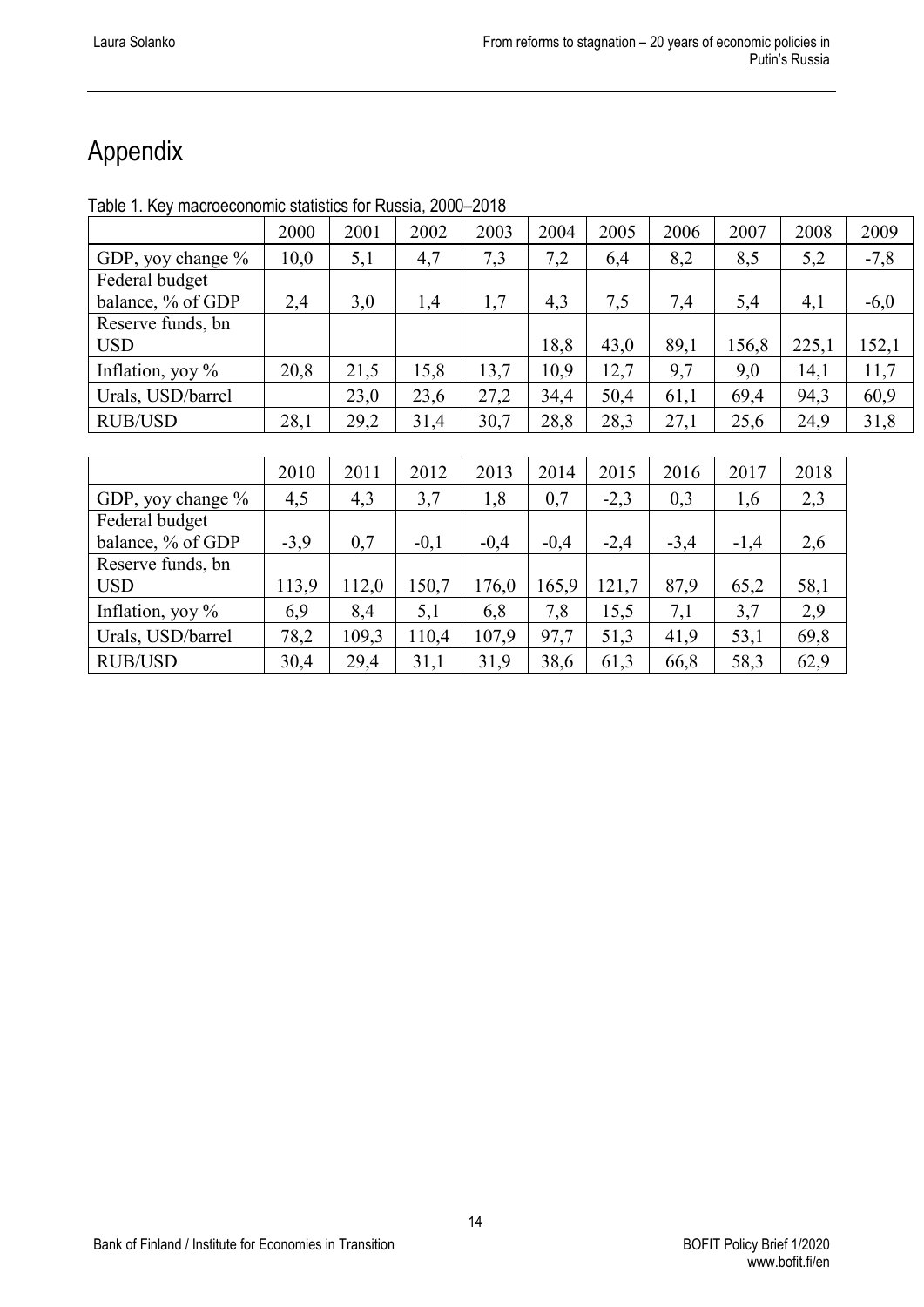BOFIT Policy Brief <https://www.bofit.fi/fi/julkaisut/policy-brief/>

| 2015 | No 1<br>No 2<br>No 3<br>No 4<br>No 5<br>No 6<br>No 7<br>No 8<br>No 9<br>No 10<br>No 11 | Alexey Kudrin and Evsey Gurvich: A new growth model for the Russian economy<br>Heli Simola: Venäjän valuuttavaranto ja rahastot<br>Stephan Barisitz and Zuzana Fungáčová: Ukraine: Struggling banking sector and substantial political and economic uncertainty<br>Heli Simola: Russia's international reserves and oil funds<br>K.C. Fung, Alicia Garcia-Herrero and Jesus Seade: Beyond minerals: China-Latin American Trans-Pacific supply chain<br>Anni Norring: Suomen ja Venäjän välisten suorien sijoitusten tilastot<br>Vesa Korhonen, Zuzana Fungáčová, Laura Solanko, likka Korhonen ja Heli Simola: BOFIT Venäjä-tietoisku 2015<br>Yang Yao: When are fixed exchange rates an appropriate policy tool for growth?<br>Heli Simola: Rebalancing of demand in China - illustrating possible effects with an input-output analysis<br>likka Korhonen: How fast can Russia grow?<br>Jouko Rautava, Riikka Nuutilainen, Anni Norring, likka Korhonen ja Jyrki Kallio: BOFIT Kiina-tietoisku 2015                                                                                                                                                                                                                                                                                    |
|------|----------------------------------------------------------------------------------------|------------------------------------------------------------------------------------------------------------------------------------------------------------------------------------------------------------------------------------------------------------------------------------------------------------------------------------------------------------------------------------------------------------------------------------------------------------------------------------------------------------------------------------------------------------------------------------------------------------------------------------------------------------------------------------------------------------------------------------------------------------------------------------------------------------------------------------------------------------------------------------------------------------------------------------------------------------------------------------------------------------------------------------------------------------------------------------------------------------------------------------------------------------------------------------------------------------------------------------------------------------------------------------------|
| 2016 | No 1<br>No 2<br>No 3<br>No 4<br>No 5<br>No 6<br>No 7<br>No 8<br>No 9<br>No 10<br>No 11 | Riku Niemi: The Eurasian Union - much potential, little results<br>Andrei Yakovlev: What is Russia trying to defend?<br>Andrei Yakovlev, Lev Freinkman and Anton Zolotov: Domestic and external factors in the development of Russia's economic<br>think tanks sector<br>Mikko Mäkinen: Nowcasting of Russian GDP growth<br>likka Korhonen, Tuomas Forsberg, Vesa Korhonen ja Heli Simola: BOFIT Venäjä-tietoisku 2016<br>Heli Simola: Economic relations between Russia and China - Increasing inter-dependency?<br>Ivan Lyubimov: Are educational reforms necessarily growth-enhancing? Weak institutions as the cause of policy failure<br>Laura Solanko: Opening up or closing the door for foreign trade - Russia and China compared<br>Heli Simola ja Vesa Korhonen: Arktisen alueen taloudellinen merkitys Venäjälle<br>Masaaki Kuboniwa: Estimating GDP and foreign rents of the oil and gas sector in the USSR then and Russia now<br>Masaaki Kuboniwa: Considerations on new Rosstat data on the contribution of Russia's military goods sector to GDP growth in<br>recent years                                                                                                                                                                                               |
| 2017 | No 1<br>No 2<br>No 3<br>No 4<br>No 5<br>No 6<br>No 7<br>No 8<br>No 9<br>No 10          | Jouko Rautava: Kiinassa talouspolitiikka ei pysy maan muutosten vauhdissa<br>Heli Simola: China's growing role in global production boosted by strong competitiveness - evidence from international input-output<br>tables<br>Heli Simola ja Laura Solanko: Katsaus Venäjän öljy- ja kaasusektoriin<br>Heli Simola: Chinese production chains rely increasingly on domestic services<br>Heli Simola and Laura Solanko: Overview of Russia's oil and gas sector<br>K.C. Fung, Nathalie Aminian, likka Korhonen and Keith Wong: The Chinese yuan: Influence of interest groups examined<br>Päivi Määttä: Meeting the challenges of impact measurement<br>Caroline Stern, Mikko Mäkinen and Zongxin Qian: FinTechs in China - with a special focus on peer to peer lending<br>likka Korhonen and Riikka Nuutilainen: Breaking monetary policy rules in Russia<br>Andrei Yakovlev, Lev Freinkman, Sergey Makarov and Victor Pogodaev: In response to external shocks: How advanced<br>Russian regions react to changes in federal policies - Experience of Tatarstan                                                                                                                                                                                                                         |
| 2018 | No 1<br>No 2<br>No 4<br>No 5<br>No 6<br>No 7<br>No 8<br>No 9<br>No 10<br>No 11         | Ivan Lyubimov and Maria Lysyuk: Schooling ain't learning in Russia either: High level of student employment as an indicator for slow<br>human capital accumulation<br>Jouko Rautava: Intian nopea kasvu ei vähennä reformien tarvetta<br>No 3 Eeva Kerola: Hongkongin talous on vahvasti kytkeytynyt Manner-Kiinaan<br>likka Korhonen, Heli Simola and Laura Solanko: Sanctions, counter-sanctions and Russia - Effects on economy, trade and finance<br>Andrei Yakovlev, Lev Freinkman and Nina Ershova: Channels of dialogue between international businesses and national<br>governments: The implications for domestic reforms and international relations in the case of Russia<br>Helmut Wagner: Structural change, rebalancing, and the danger of a middle-income trap in China<br>Wing Thye Woo: A U.S. perspective on China's external economic disputes in the past 40 years and in the coming 40 years<br>Nigel Gould-Davies: Economic effects and political impacts: Assessing Western sanctions on Russia<br>Jouko Rautava: Kiina ja Venäjä – eripariset talouskumppanukset<br>Sergey Vlasov and Mariam Mamedli: Russia's pension system in the context of world experience and expected trends<br>Riikka Nuutilainen: Juanin kansainvälistyminen ei etene suoraviivaisesti |
| 2019 | No 1<br>No 2<br>No 3<br>No 4                                                           | Mariya Hake and Alice Radzyner: Western Balkans: Growing economic ties with Turkey, Russia and China<br>likka Korhonen: Sanctions and counter-sanctions – What are their economic effects in Russia and elsewhere?<br>Carsten Sprenger and Srdjan Todorović: Corporate Governance of the Largest Russian Banks<br>Heli Simola: Effects of external shocks on Russian economy                                                                                                                                                                                                                                                                                                                                                                                                                                                                                                                                                                                                                                                                                                                                                                                                                                                                                                             |

2020 No 1 Laura Solanko: From reforms to stagnation – 20 years of economic policies in Putin's Russia